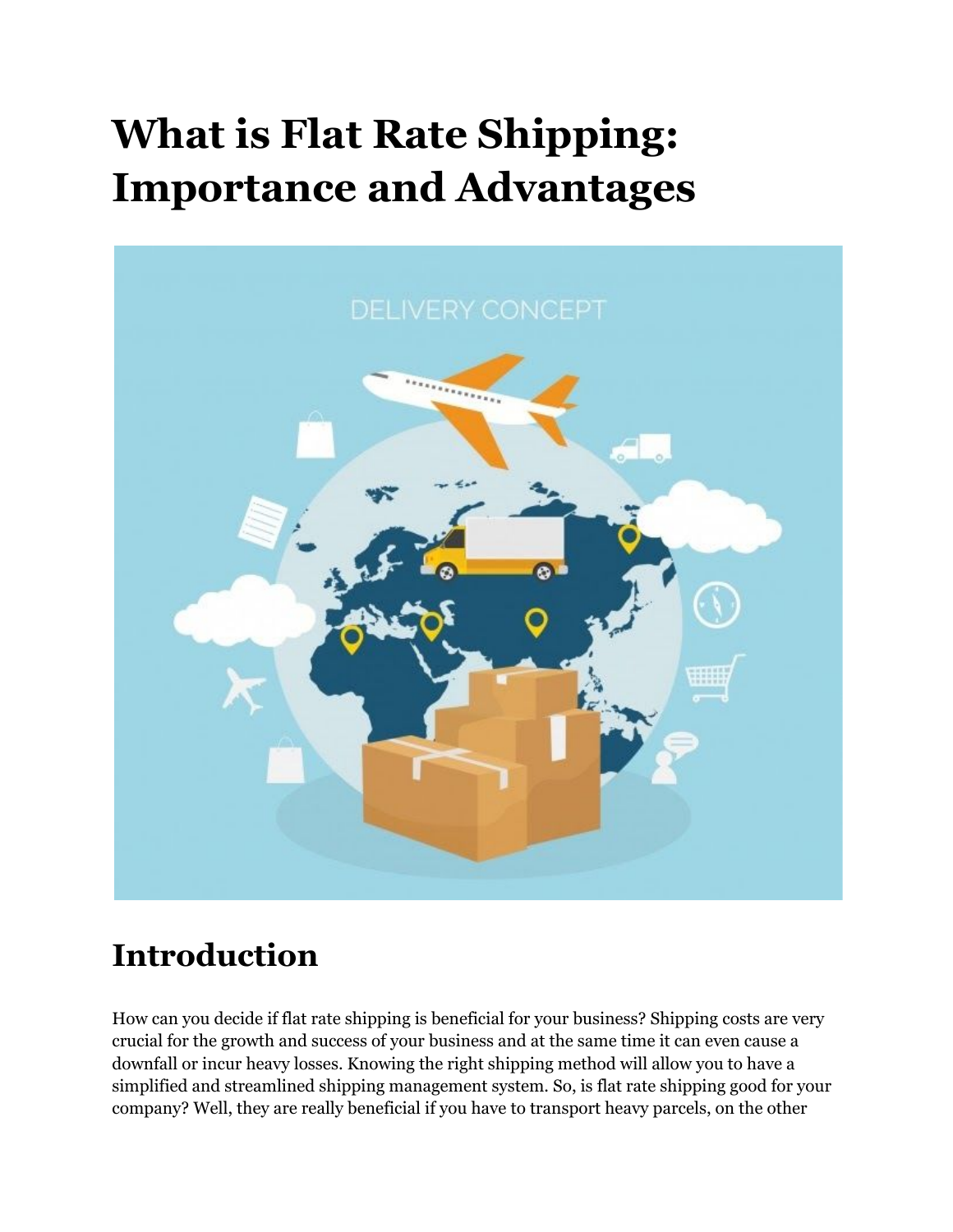hand, it will not yield much benefit if you use this method for small parcels. Let us understand why and how? How Flat Rate Shipping affects your shipping management.

# **What is Flat Rate Shipping?**

Flat Rate Shipping, also referred to as Linear Rate. It is a fixed value given to every parcel. So the value does not vary depending on the dimensions, size, weights. And that is the reason, I had earlier stated, shipping heavy parcels are more beneficial than smaller parcels in flat rate shipping. Generally, flat rate prices may differ depending on the time zone or a weight slab, so every parcel falling under that weight slab will be charged the same flat rate.

**For eg.**: BigDucks needs to ship a Set of **Luggage Bags** weighing under 30 kgs and DanglesDown needs to ship an **envelope**, again, weighing under 30 kgs. In the flat rate shipping method, the shipping company has set **\$20 for all goods under 30 kgs**. So, no matter how big the parcel or how small the parcel, under flat rate shipping, a fixed value is given for all the parcels delivered within the same time zone or under a specific weight slab.

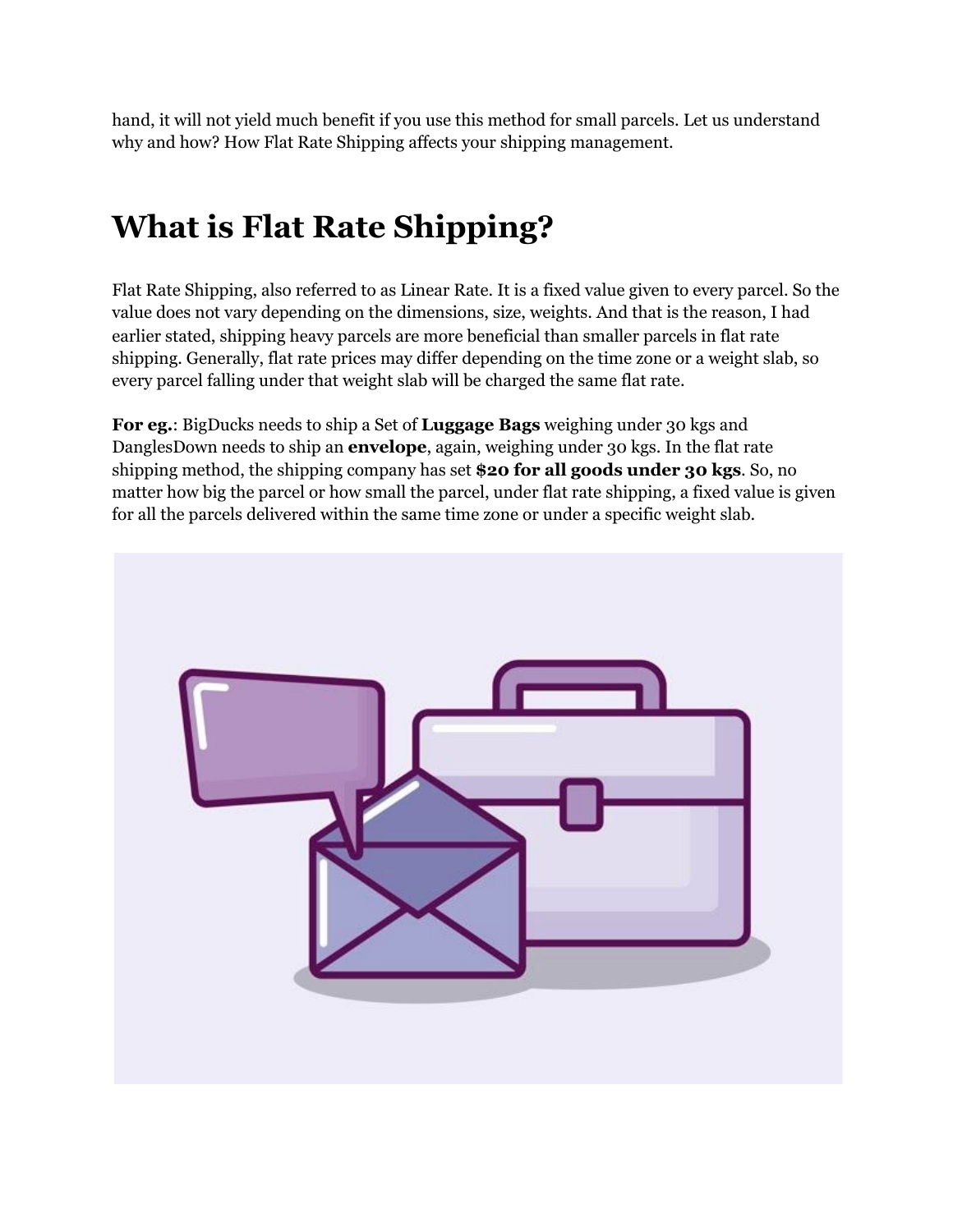# **Difference between Flat Rate and Standard Shipping**

As we have already discussed, **Flat Rate** in simple terms means shipping any kind of product, any size, at the same price. Only major consideration is the time zone.

On the other hand, **Standard Shipping** is the normal or common method of shipping any parcel by calculating prices, deciding through their time zone, pincode, box dimensions, and weight. Generally this type of shipping method takes its standard delivery time, nearly 5 - 10 days of shipping time. Also, standard shipping is preferred by companies or individuals who do not have any prioritized shipments.

# **Importance of Flat Rate Shipping**

Different types of companies have different requirements. Flat Rate shipping is best for delivering goods in the same time zone and having heavy items. In this way, the pricing gets economical for the company. It surely falls cheaper than the standard shipping as the standard shipping method determines the pricing considering time zone, pincode, delivery time, weight, and dimensions of the product.

Also, Flat Rate Shipping is a very simple and transparent method, an uncomplicated way of dealing with logistics. It is also ideal if you have a number of customers and when you are regularly delivering goods. Flat Rate shipping method may have some additional expenses included within it, in case, of less number of goods. So, always make sure to consult with your shipping company and have a good deal of orders to dispatch on a regular basis. Moreover, if there were any unannounced or unanticipated charges that you had to bear for the delivery, you can always talk to your customer about incurring shipping costs or delivery charges. But again, make sure to be transparent with your customer. Make them aware of the situation and then it is wise to move forward with it. At the end, maintaining relationships with your customers is the utmost responsibility of the company.

## **Factors affecting Flat Rate Shipping Method**

Generally, Flat Rate Shipping is beneficial for companies who deal in regular or constant deliveries. Before we get to the advantages of Flat Rate Shipping, let us also know how companies determine their flat rate. What all factors involved in determining the flat rate. Though, everything is self-explanatory, yet, it is wise to use a shipping calculator to understand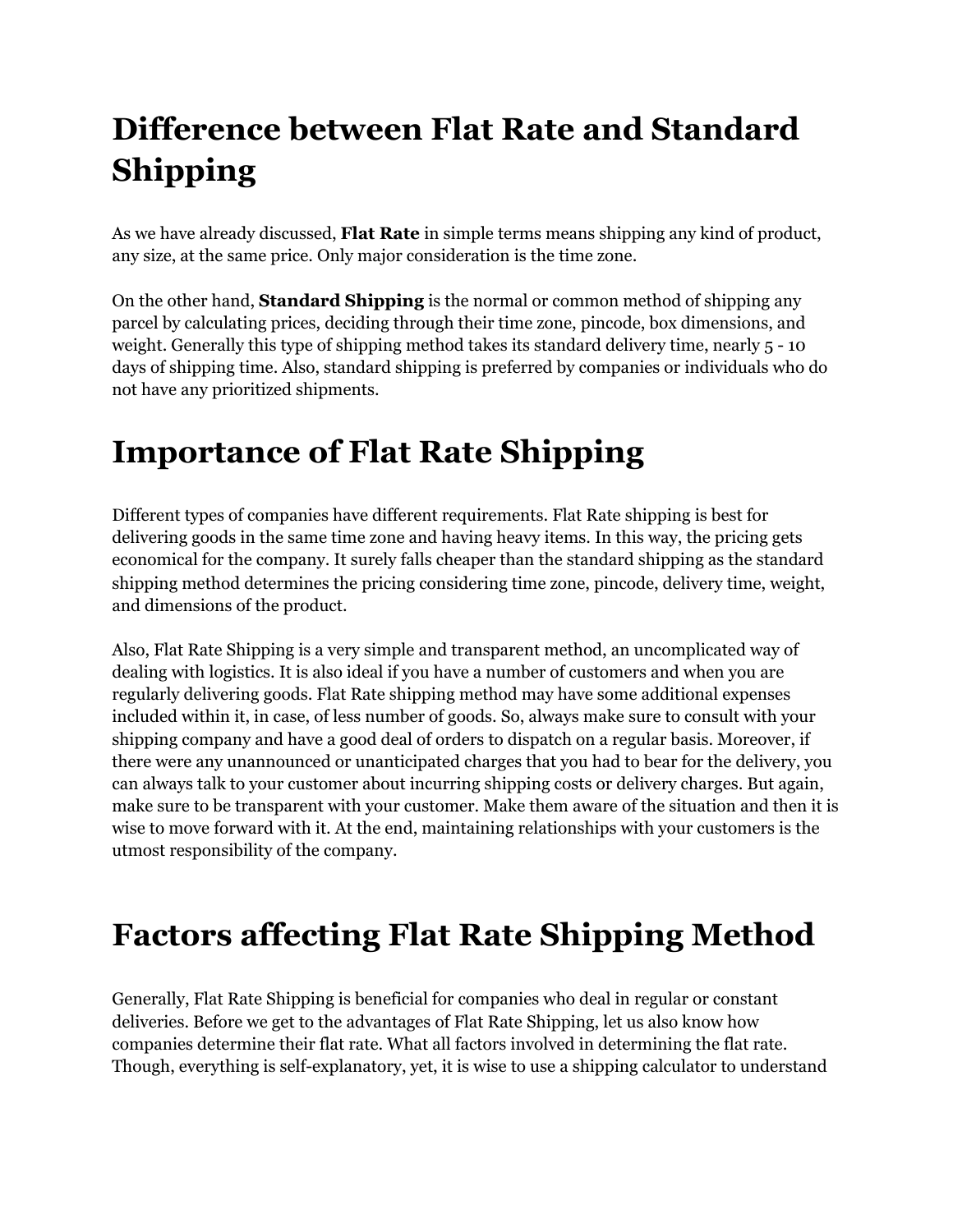your expenses. Now, we know that Flat Rate is best suitable for companies delivering within the same time zone and having specific weight slab.

#### **1. Weight**

Generally, shipping companies have set a slab to simplify and uncomplicate matters. In this way, if the slab is set at 50 pounds. Then, all the boxes or parcels below that weight are eligible for flat rate shipping. Now, to talk about real-life figures. Generally most of the shipping companies have set the bar at 70 pounds. So, all the products under 70 pounds are allowed to use the flat rate shipping method.



#### **2. Dimensions**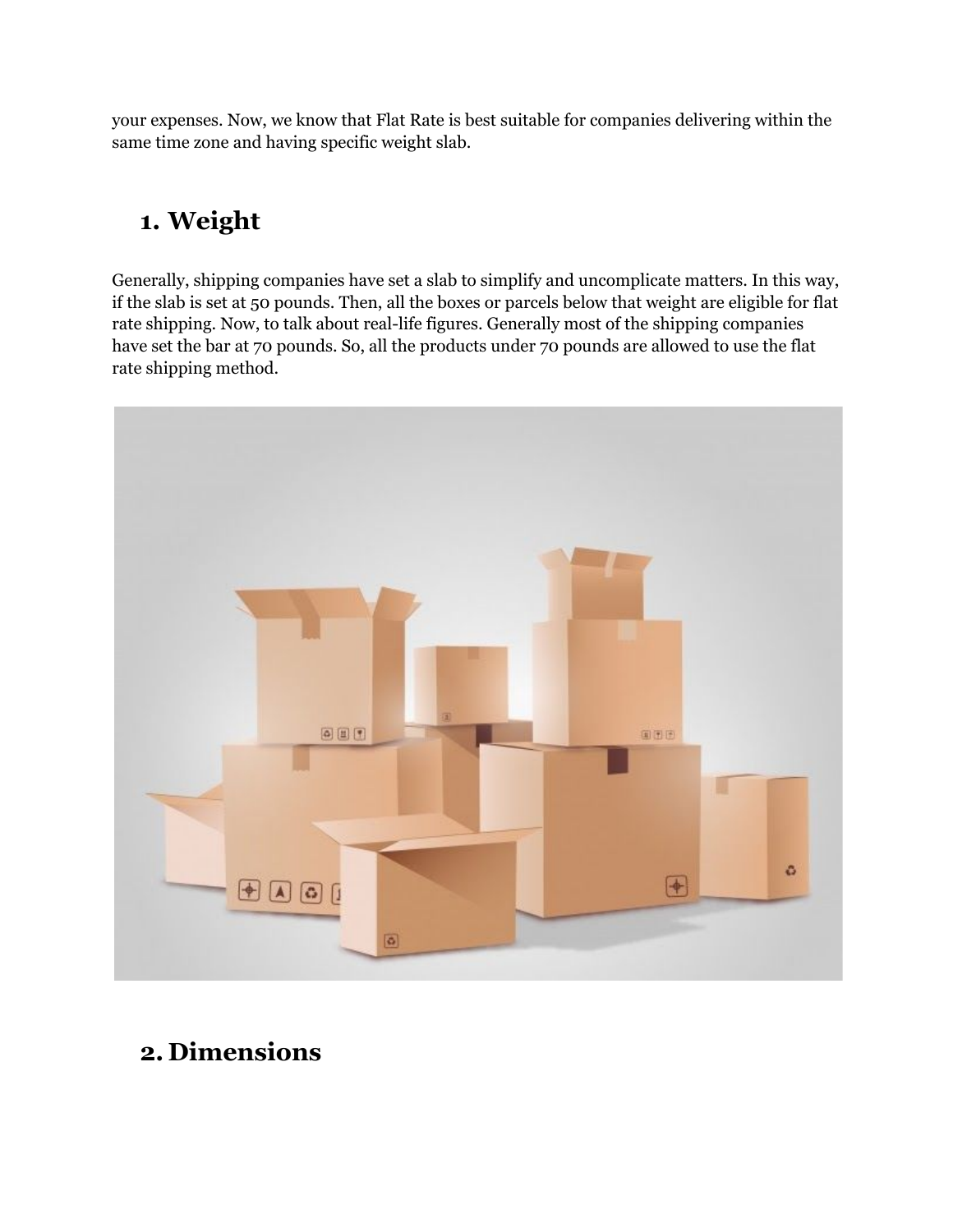Most of the shipping companies have set a particular dimensions for each type of box: Small, Medium, and Large. This way, even the consignments are consistent and it becomes easier for them to load, arrange, and unload. They even have containers of their specified dimensions. Flat Rate Shipping is only possible in specified dimensions or sizes. So eCommerce companies can bring their parcels and use those containers. The best examples are sets of clothes, books, small metal objects (accessories and appliances), bedsheets, etc which can easily fit within their set dimensions boxes.



#### **3. Time Zone**

Time Zones also play an important role in determining if Flat Rate Shipping is suitable for you. Closer the time zone is to your origin point, cheaper will be the prices. Father the time zone, the shipment will be costlier. So, always make sure that you have more customers of a simple time zone and close to your vicinity. Having multiple orders and multiple customers of the same time zone is definitely an advantage to you.

## **Advantages of Flat Rate Shipping**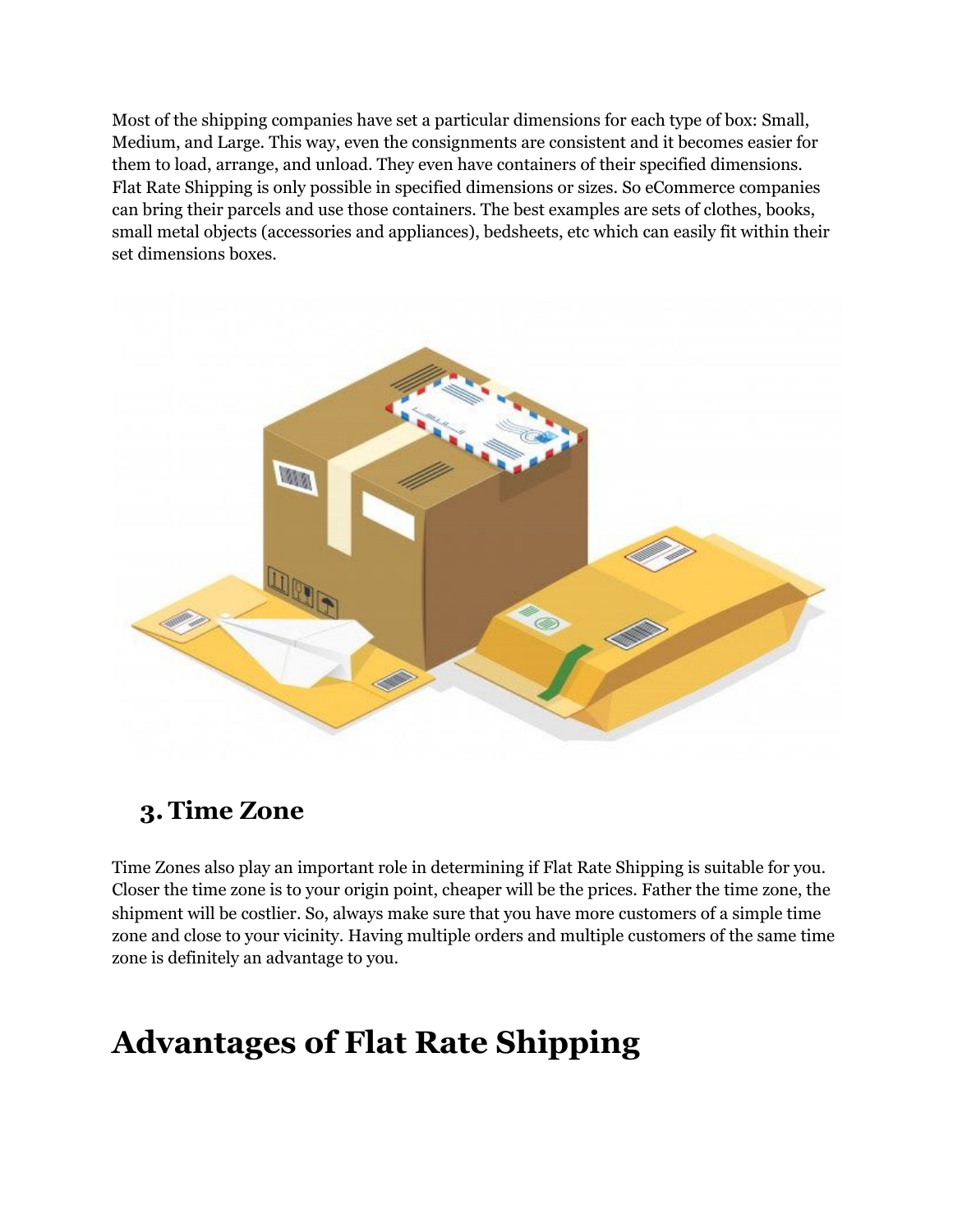Though we all have understood that flat rate shipping is ideal for the same time zone and has the same fixed prices. Let us also lay down a few advantages of Flat rate Shipping.

#### **1. Consistency in Prices**

No matter what kind of parcel you have or what dimensions or weight is the parcel, it will always be of the same price. Do check with your logistics partner the kind of slabs they have set for dimensions and weights. USPS offers flat rate shipping charges for parcels under 70 pounds. While as, standard shipping can be more expensive as it calculates the dimensions, sizes, time zones, and other factors.



#### **2. Clarity and Transparency**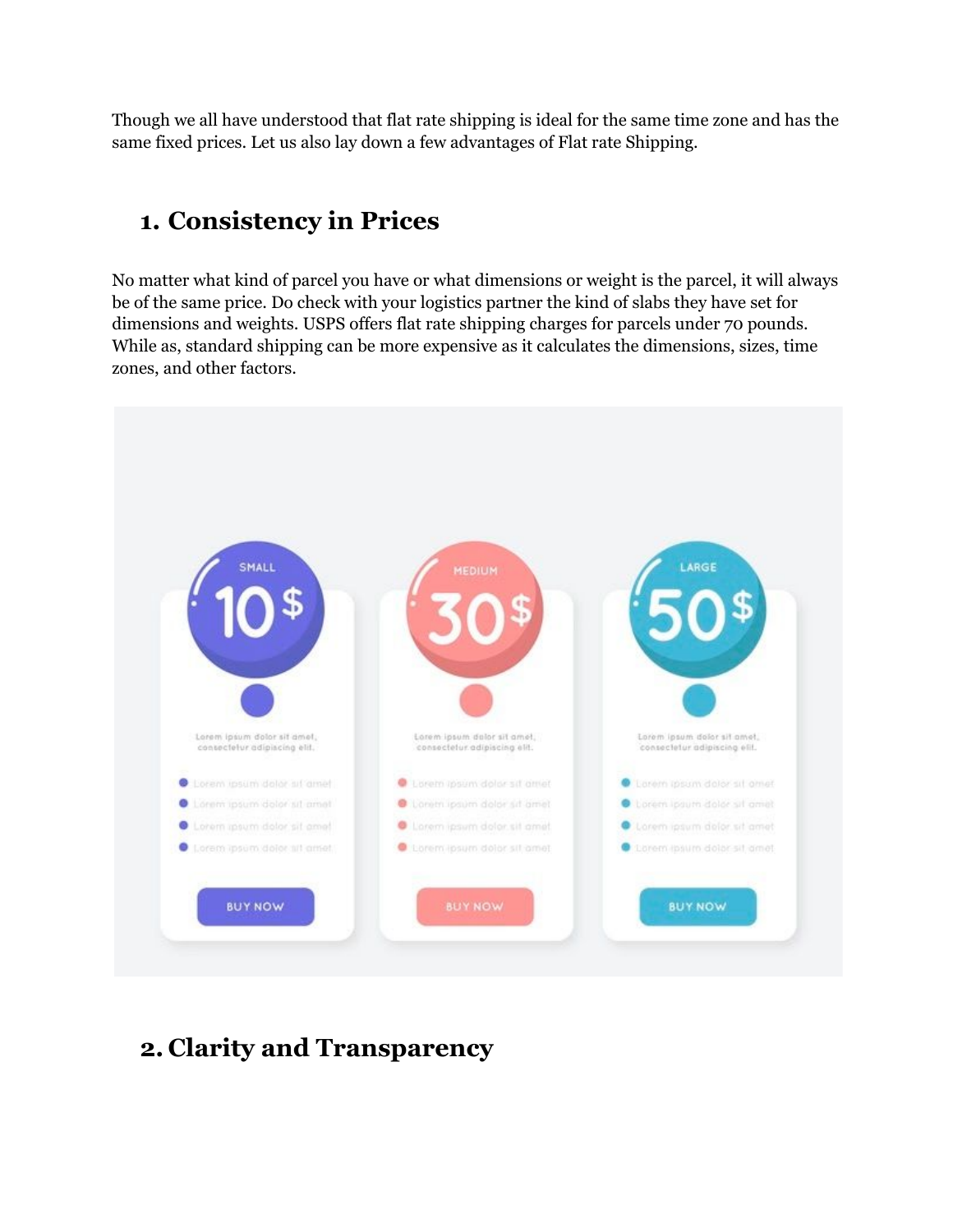With Flat Rate Shipping, the clients are always pleased with the clear self-explanatory breakdown of shipping costs. The shipping calculation is only dependent on the preset weight limit and dimensions. Thus, eCommerce companies prefer dealing with flat rate shipping companies due to the kind of transparency they provide on their shipments. Plus no additional costs or hidden costs are involved in flat rate shipping. This kind of transparency generally wins the hearts of their clients and earns trust amongst their customers.

#### **3. Time Management**

It is not an easy task to devote time to activities apart from your core work. Thus, many companies hesitate to contact various shipping companies and finalize the shipping costs. Also, standard shipping costs are time consuming as the shipping companies calculate rates by checking the weight, dimensions, and time zones. On the other hand, flat rates have already worked on weight and dimensions. Thus, the process gets simplified and time is managed accurately.



#### **4.Less Human Error and Quick Response**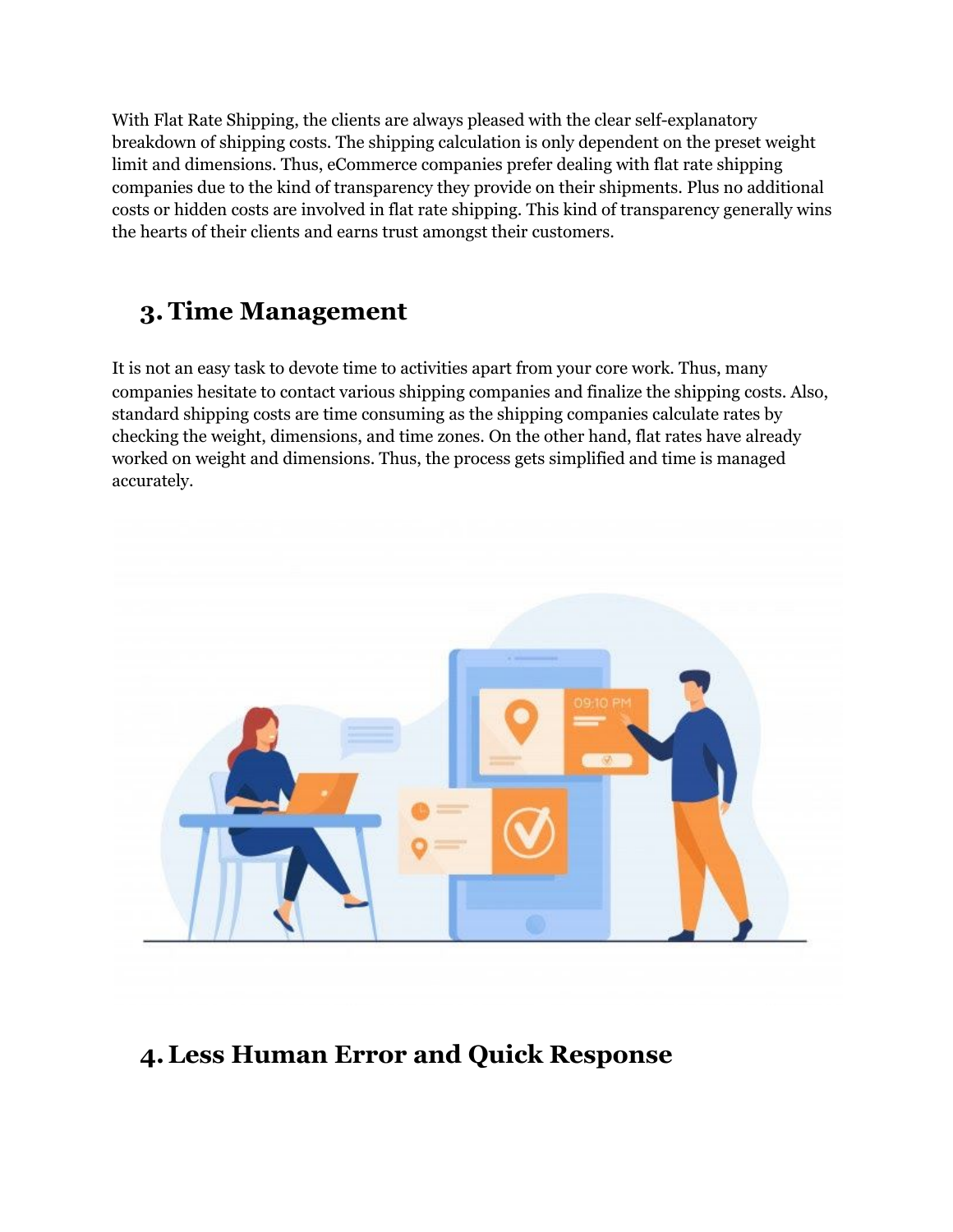Standard Shipping is time-consuming as shipping companies have to calculate shipping costs by measuring tons and tons of boxes by dimensions and weight. There are probabilities of human error and miscalculation. Not to forget ,the amount of time it takes to calculate each and every box. These kinds of mistakes are hardly visible in flat rate shipping costs. Thus, it is quick to calculate shipping costs and hardly any companies hardly face problems related to human error.

### **Comparison of Flat Rate Shipping Cost**

There are many companies that deal in Flat Rate Shipping. They also provide boxes to avoid any confusion regarding shipping, dimensions, and sizes. Few of the best companies that offer Flat Rate Shipping are FedEx, UPS, and USPS. Let us compare their prices and dimensions.

| <b>FedEX</b>                   |                                                                                                                                                                        |              |
|--------------------------------|------------------------------------------------------------------------------------------------------------------------------------------------------------------------|--------------|
| <b>Packaging</b>               | <b>Dimensions</b>                                                                                                                                                      | <b>Rates</b> |
| <b>Envelope</b>                | $9-1/2$ " x 12-1/2"<br><b>Reusable Envelope:</b><br>$9-1/2$ " x $15-1/2$ "                                                                                             | \$8.50       |
| <b>Padded</b><br><b>Packet</b> | $10-1/4$ " x 12-3/4",<br>$12"$ X $15$ - $1/2"$<br>Padded: 11-3/4" x<br>$14 - 3/4"$<br><b>Reusable Sturdy Pak:</b><br>$10''$ X $14 - 1/2''$<br>(expands up to $1-1/2$ ) | \$8.75       |
| <b>Small Box</b>               | $10 - 7/8$ " x 1-1/2" x 12-3/8"<br>$8 - 3/4$ " x 2-5/8" x 11-1/4"                                                                                                      | \$9.50       |
| <b>Medium</b><br><b>Box</b>    | 11-1/2" x 2-3/8" x 13-1/4"<br>$8 - 3/4$ " x 4-3/8" x 11-1/4"                                                                                                           | \$12.35      |